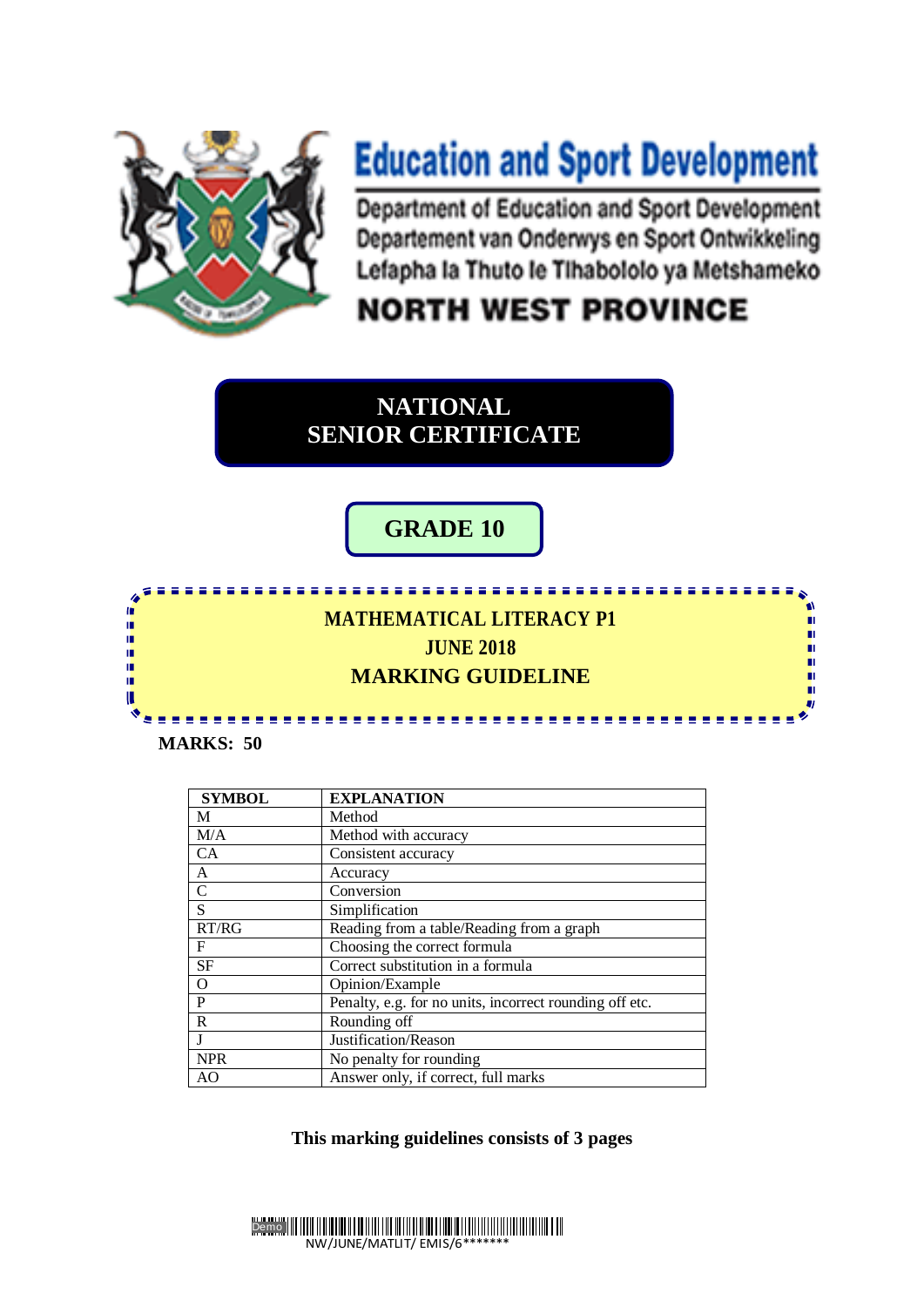Marking guideline

| <b>QUESTION 1 [ 8 Marks]</b> |                                                        |                          |    |  |  |
|------------------------------|--------------------------------------------------------|--------------------------|----|--|--|
| Ques                         | <b>Solution</b>                                        | <b>Explanation</b>       | TL |  |  |
| 1.1                          | Catering = R42 570 $\times \frac{30}{10}$ $\checkmark$ | 1A method                | L1 |  |  |
|                              | 100                                                    | 1A answer                |    |  |  |
|                              | $= R 12 771 \checkmark$                                | AO<br>(2)                |    |  |  |
|                              |                                                        |                          |    |  |  |
| 1.2                          | 1 hour = 60 minutes $\checkmark$                       | 1C conversion            | L1 |  |  |
|                              |                                                        | 1M dividing              |    |  |  |
|                              | $60 \text{ min} = 50 \text{ marks}$                    |                          |    |  |  |
|                              | $x = 3$                                                | 1A answer                |    |  |  |
|                              | $=$ $\frac{60\times3}{50}$ $\checkmark$                | AO                       |    |  |  |
|                              |                                                        | (3)                      |    |  |  |
|                              |                                                        |                          |    |  |  |
|                              | $=$ 3,6 minutes $\checkmark$                           |                          |    |  |  |
|                              |                                                        |                          |    |  |  |
| 1.3                          |                                                        | 1A conversion            | L1 |  |  |
|                              | $250g = \frac{250}{1000}$                              | 1 A division             |    |  |  |
|                              |                                                        | 1A for answer            |    |  |  |
|                              | $= 0.25$ kg $\checkmark$                               | AO<br>(3)                |    |  |  |
|                              | 1 bundle = $0,25$ kg                                   |                          |    |  |  |
|                              | $x = 3 kg$                                             |                          |    |  |  |
|                              | no of bundles = $\frac{3}{0.25}$                       |                          |    |  |  |
|                              |                                                        |                          |    |  |  |
|                              | $= 12$ bundles $\checkmark$                            |                          |    |  |  |
|                              | <b>OR</b>                                              |                          |    |  |  |
|                              | $3kg = 3 \times 1000$                                  |                          |    |  |  |
|                              | $=$ 3 000 g $\checkmark$                               |                          |    |  |  |
|                              | 1 bundle = $250 g$                                     |                          |    |  |  |
|                              | $x = 3000 g$                                           |                          |    |  |  |
|                              |                                                        |                          |    |  |  |
|                              | no of bundles = $\frac{3000}{200}$ $\checkmark$<br>250 |                          |    |  |  |
|                              | $=$ 12 bundles $\checkmark$                            |                          |    |  |  |
|                              | <b>QUESTION 2 [16 Marks]</b>                           |                          |    |  |  |
| 2.1                          | Opening balance = R1 107,61 $\checkmark$               | 2RT for answer<br>(2)    | L1 |  |  |
|                              |                                                        |                          |    |  |  |
| 2.2                          | Mr MJ Kraai $\checkmark$                               | 2RT for answer<br>(2)    | L1 |  |  |
|                              |                                                        |                          |    |  |  |
| 2.3                          | Bank charges = $R1,10 + R55 + R56$                     | 1M addition              | L1 |  |  |
|                              | = R112,10 $\checkmark$                                 | 1A answer                |    |  |  |
|                              |                                                        | AO<br>(2)                |    |  |  |
| 2.4                          | Balance = R13 000 + R13 840,21 $\checkmark$            | 1M addition              | L3 |  |  |
|                              | = R 26 840,21 $\checkmark$                             | 1A answer                |    |  |  |
|                              | Closing balance = R26 840,21 - R112,10 $\checkmark$    | 1CA subtracting from 2.3 |    |  |  |
|                              | = R26 728,11 $\checkmark$                              | 1CA answer               |    |  |  |
|                              |                                                        | (4)                      |    |  |  |
| 2.5                          | Interest = R6 314,62 – R5 500 $\checkmark$             | 1 MA subtracting         | L1 |  |  |
|                              | $=$ R814,62 $\checkmark$                               | 1A answer                |    |  |  |
|                              |                                                        | (2)<br>AO                |    |  |  |